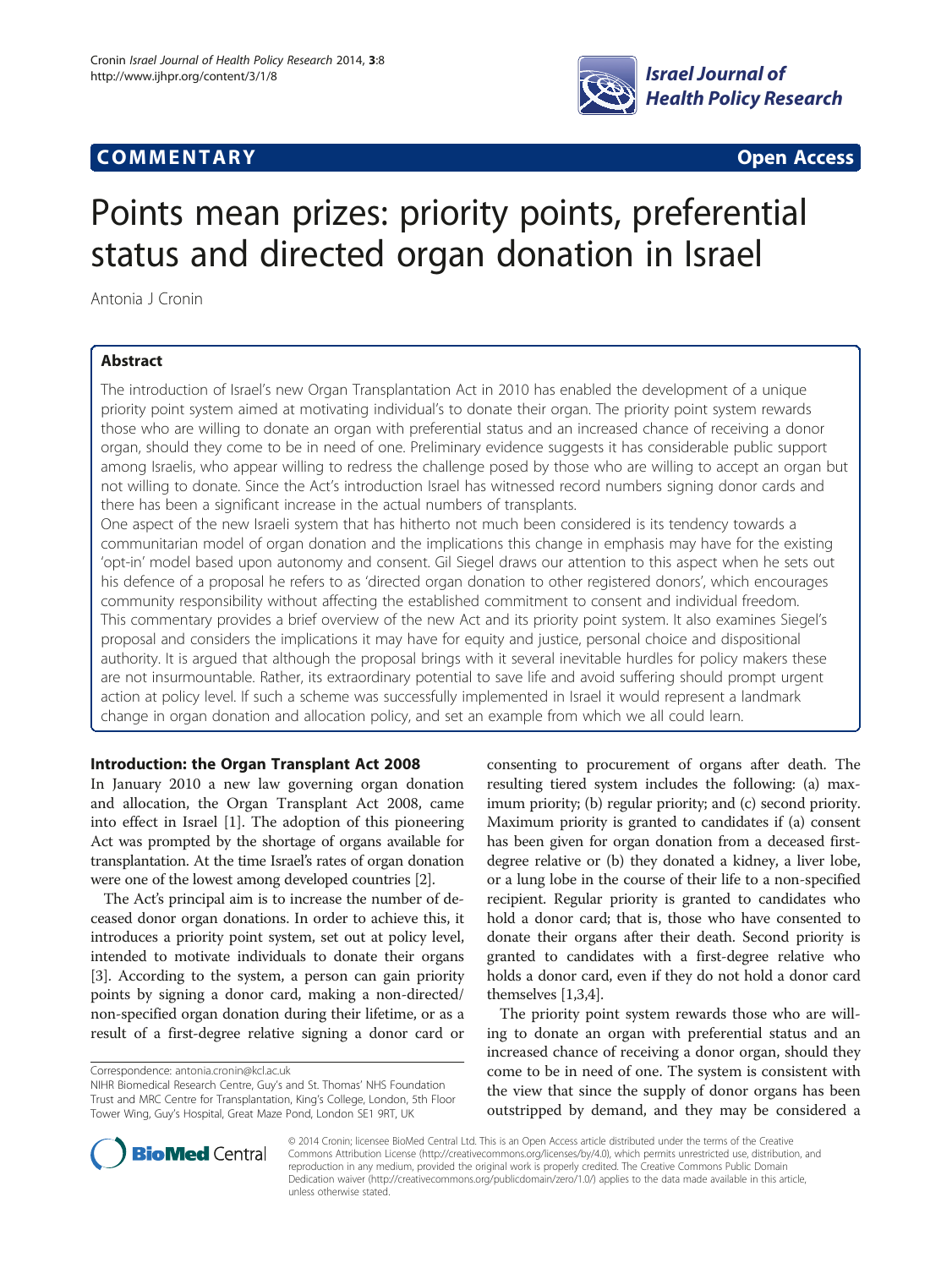scarce societal resource, a fair concept of justice demands that those who are willing to receive an organ should also be willing to donate one. It also redresses the perceived unfairness of 'free riders' willing to receive an organ but unwilling to donate.

The Israeli priority point system is unique. There are aspects of the system that have been subject to criticism, for instance the perceived unfairness of aligning the moral good of living donation with the expression of intent to donate. There has also been concern raised regarding the system's apparent failure to allocate points to living donors who have directed their donation to a loved one, their child say, and its potential susceptibility to strategic behaviour [[1](#page-2-0)[,4](#page-3-0)]. But, overall, the system has been remarkably well received. As a matter of fact, since its introduction Israel has witnessed record numbers signing donor cards and there has been a significant increase in the actual numbers of transplants [[2,4\]](#page-3-0).

## Making the case for directed donation to registered donors

One aspect of the new Israeli system that has hitherto not much been considered is its tendency towards a communitarian model of organ donation and the implications this change in emphasis may have for the existing 'opt-in' model based upon autonomy and consent.

It is this aspect that Gil Siegel draws our attention to in his article Making the case for directed organ donation to registered donors in Israel [\[5](#page-3-0)]. Siegel claims that because the majority of the Israeli public supports organ donation and its proven benefits, organ recovery policy should be grounded in a strong communitarian strategy, as we all stand to benefit from cooperation. The challenge, he says, is to "design a policy that will increase the supply of organs without significant secondary harms, such as creating social segregation, increasing discrimination, or engaging in unethical conducts such as coerced retrieval" [[5](#page-3-0)].

By setting out empirical evidence and normative arguments Siegel develops an eloquent defence of a proposal which encourages community responsibility without affecting the established commitment to consent and personal choice; he refers to the proposal as "directed organ donation to other registered donors" (DDRD). This, he says, is a scheme where individual preferences that promote just sharing of the burden (donating organs) as well as the benefits (receiving an organ) of transplantation medicine are respected. DDRD, he goes on, reinforces the idea of 'reciprocal altruism' and should be understood and portrayed as a transitional step towards a more communitarian model, as a signal of solidarity by sharing organs as a public good rather than as an exercise of a quasiproperty right. It is noteworthy that a similar scheme has long since been promoted by a non-governmental organization in the US, but with only limited success

[[6\]](#page-3-0). It is also important to differentiate DDRD from the 'preferred status' set out in the priority point system. In DDRD the locus of the dispositional authority and allocation decision lies with the donor, not the official allocation body; priority points are not the decisive factor; and the overall benefit is collective rather than individual, insofar as it is available to all who sign up to be donors.

Siegel's evidence includes a report on the findings from a detailed telephone survey, which included an assessment of Israeli attitudes towards DDRD. Interestingly a significant proportion (64%) of the sample felt that DDRD is justified, though remarkably, support was significantly higher in the Arab group (84%), and lower in the ultraorthodox Jewish group (50%). Moreover, the possibility of DDRD had a positive effect insofar as all groups sampled reported that the likelihood of their willingness to sign a donor card would 'greatly increase' if such a scheme were in place [\[5](#page-3-0)].

Siegel's normative account and the overwhelming public support for DDRD demonstrated by the telephone survey findings suggest, from a utilitarian perspective at least, a 'win win' situation. Indeed, on the basis of survey findings alone, one might conclude the possibility of implementing a DDRD scheme in Israel should be taken seriously.

However, there are two further issues that merit careful consideration:

First, the dominant global trend in deceased donor organ allocation systems is that organs should be allocated according to principles of equity and justice, with the emphasis upon those with the greatest medical need. The proposed DDRD scheme moves away from this emphasis. If such a scheme were permissible, the principles of equity and justice would inevitably be compromised in specific instances [[7,8](#page-3-0)]. Siegel considers the arguments and ethical objections to DDRD based upon the allocation of organs solely on objective medical criteria. One objection, Siegel says, citing Saunders, is that such allocation "reflects a perception of an altruistic donation and allocation system where the donor is permitting social agents (allocation committees) to administer just distribution of a scarce collective good" [[9](#page-3-0)]. Since, the objection goes on, DDRD introduces a motivating factor and restricts access to those who do not participate, it could be regarded as harming altruism. In response to this objection, Siegel says it is almost impossible to assess 'altruism' and that it is not clear that DD is actually harming altruism [[5](#page-3-0)]. But the evidence from the telephone survey that Siegel himself presents suggests that it is possible to provide an assessment of altruistic voluntariness. Moreover, and contrary to his concern, when we recall that all groups sampled reported that the likelihood of their willingness to sign a donor card would 'greatly increase' if such a scheme were in place, it seems pretty clear that DDRD would not harm it.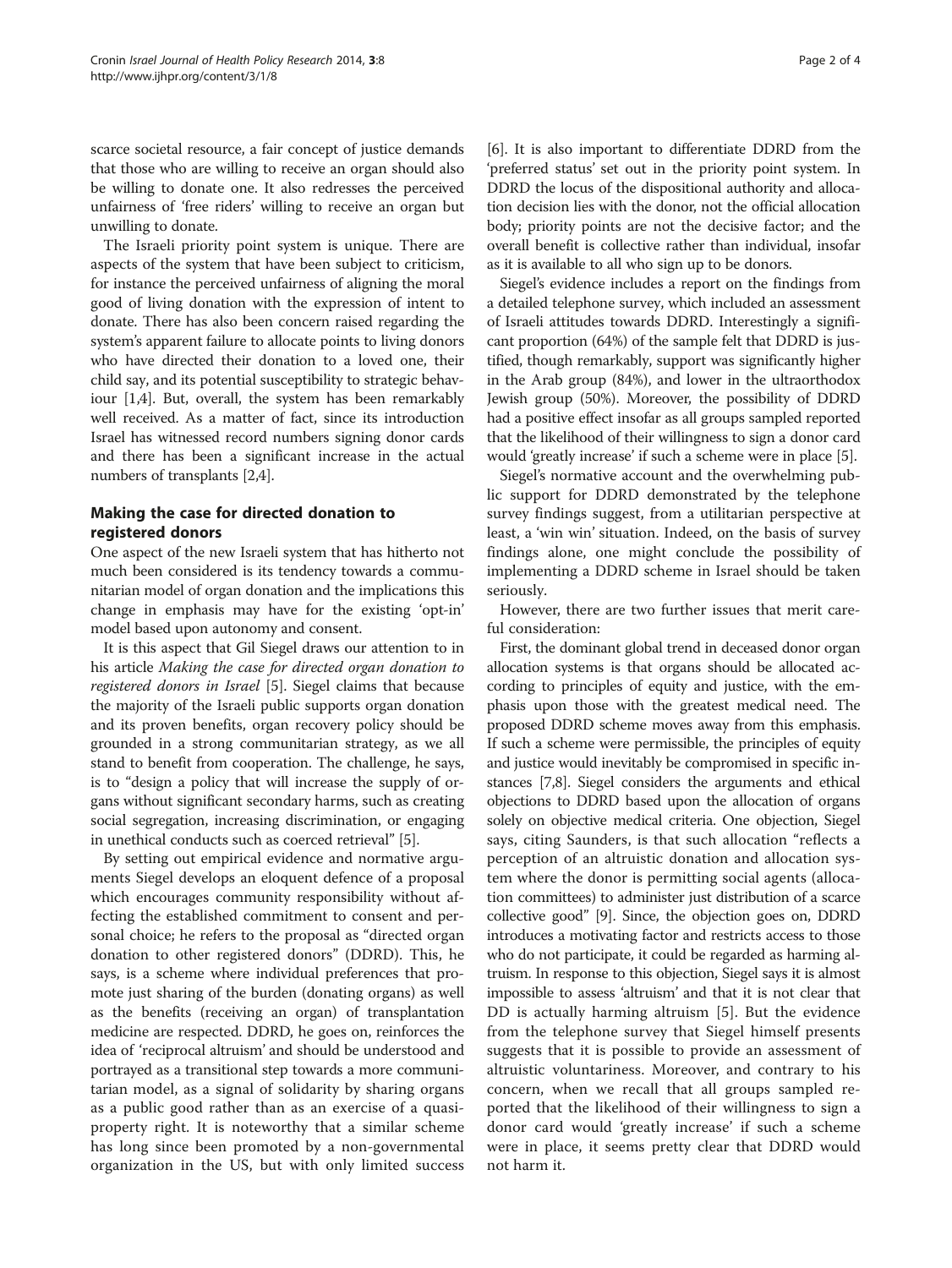<span id="page-2-0"></span>We must not however lose sight of what matters here. What matters is fairness and equality of opportunity to those in greatest need. The concerns of those who claim directed donation is discriminatory and may result in social segregation need to be taken seriously. Although Siegel's proposed DDRD scheme is well intended, the only way in which policy could ensure that it would not, under any circumstances, compromise principles of equity and justice would be to compel every one of us to register as a donor. In that event, upon our death our organs, provided they were suitable, would be routinely removed and put to good use to benefit another registered donor, and so on. A policy proposal such as this would obviate the need to rely on altruism with its inherent limitations, and do away completely with 'free riders' [[10](#page-3-0)].

Such consideration leads to the second issue, which concerns individual choice, autonomy, and dispositional authority. As Siegel explains, individual choice and autonomy have come to occupy an important role in healthcare ethics and law [\[5\]](#page-3-0). They take centre stage in 'opt-in' models of deceased organ donation. As such, a model of organ donation based upon compulsion, its good effects notwithstanding, is highly unlikely ever to be incorporated into policy. What we must therefore turn our attention to and question is how an individual's choice to donate the 'gift of life' transforms into a public resource? If organs are to be considered as public resources to be distributed by relevant agencies, then from where did such dispositional authority arise? Why should those who donate their organs to the deceased donor pool not maintain the authority that entitled others to remove their organs in the first place? Living donors, in the context of a pre-existing relationship of some kind or another, maintain such authority [[7](#page-3-0)].

Siegel's telephone survey findings set out above provide food for thought in this regard, and suggest that an individual's dispositional authority over their organs is accorded considerable importance among Israelis. So, if we continue to accede to a model of deceased organ donation based upon individual choice and authorization, we must provide good reason why such authorization does not allow for the possibility of individual deceased donors placing restrictions or conditions upon such authorization before their death, including the condition that an individual's donation is directed to another registered donor. But Siegel's findings go further and give us some insight into the sorts of directedness that matter to Israelis. He reports that 81% of those sampled (92% of Arab and 72% of ultraorthodox Jewish respondents) found directed donation to a family member in need, so-called partial directed donation, was justified [[5\]](#page-3-0). What this highlights is that although willingness to support a communitarian strategy through directed donation is remarkably high among Israelis, willingness to support family, perhaps unsurprisingly, is even greater. Although the likelihood of an individual donating their organs to a family member in the event of their death is low, strategic policy aimed at encouraging a communitarian approach to organ donation by allowing DDRD must take this possibility into account. Moreover, if policy is seen to encourage directedness of one sort, it must provide robust reasons for restricting directedness of other sorts, lest the concerns of those who claim directed donation is discriminatory and may result in social segregation become ever more germane.

## Conclusion

Israel's new Organ Transplantation Act has enabled the development of a unique priority point system aimed at motivating individuals to donate their organs. Although the system is not ideal and has not yet reached maturity, it has set a remarkable precedent, and experience gained from it will undoubtedly become a useful resource. Preliminary evidence suggests it has considerable public support among Israelis who appear willing to redress the challenge posed by those who are willing to accept an organ but not willing to donate.

Siegel's DDRD proposal embraces this willingness and encourages community responsibility without curtailing individual freedom or liberty. Though it brings with it several inevitable hurdles for policy makers these are not insurmountable. Rather, its extraordinary potential to save life and avoid suffering should prompt urgent action at policy level. If the DDRD scheme is successfully implemented in Israel it would represent a landmark change in organ donation and allocation policy, and set an example from which we all could learn.

#### Competing interests

The author declares that she has no competing interests.

#### Author information

Dr. Antonia J Cronin is a Consultant Nephrologist and Honorary Senior Lecturer at Guy's and St. Thomas' NHS Foundation Trust and the MRC Centre for Transplantation at King's College, London. She also holds a Master's degree and PhD in Medical Law and Ethics. She is currently principal investigator on a policy impact research project entitled 'Increasing understanding on the quality and allocation of organs for transplants', funded by King's Policy Institute at King's College, London.

#### "Commentary on" statement

Commentary on Siegel G, 'Making the case for directed organ donation to registered donors in Israel' Israel Journal of Health Policy Research 2014; 3:1.

#### Acknowledgement

Dr. Antonia J Cronin acknowledges that the research was funded/supported by the National Institute for Health Research (NIHR) Biomedical Research Centre based at Guy's & St. Thomas' NHS Foundation Trust and King's College London. The views expressed are those of the author(s) and not necessarily those of the NHS, the NIHR or the Department of Health.

#### Received: 10 February 2014 Accepted: 12 February 2014 Published: 24 February 2014

#### References

1. Lavee J, Ashkenazi T, Gurman G, et al: A new law for allocation of donor organs in Israel. Lancet 2010, 375:1131.